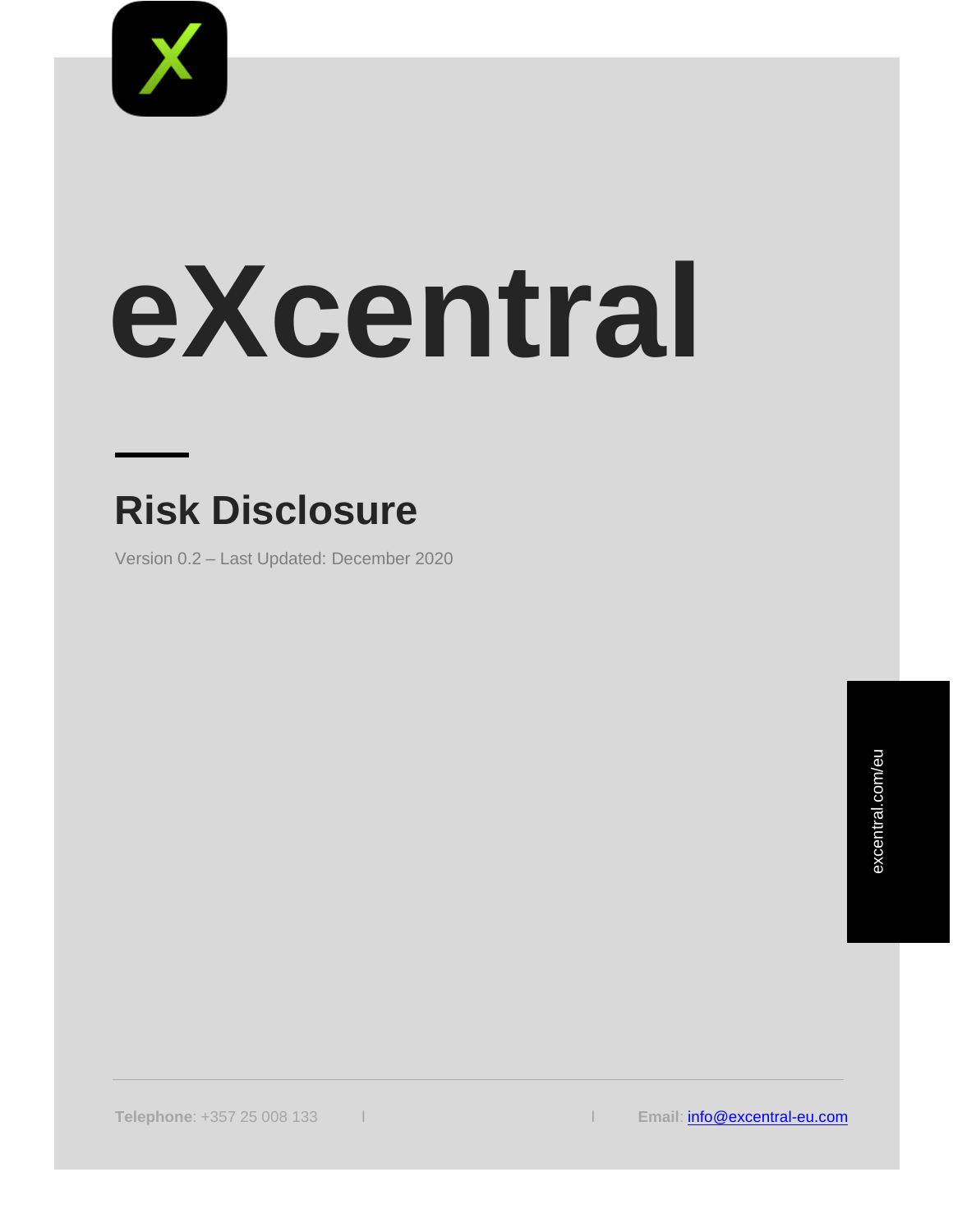Mount Nico Corp Ltd operating under the brand name eXcentral is a Cypriot Investment Firm ("CIF") with its business address at 204, P. Lordos Center, Block B, Corner Makarios Avenue 204 & Vyronos 1 Street, 3105, Limassol, Cyprus, Company Registration No. HE307717 and regulated by the Cyprus Securities and Exchange Commission (hereinafter "CySEC") under License Number 226/14 (hereinafter the "Company").

By accepting this Risk Disclosure document, you acknowledge and confirm that our official legally binding language is English. In the event of any discrepancy or inconsistency between any documentation, information, and communications in any other language other than English, the English documentation, information, and communications shall prevail.

### **1. Introduction**

- 1.1 This Risk Disclosure and Warning Notice ("Notice") is provided to you (our Client and prospective Client) in accordance with the Investment Services and Activities and Regulated Markets Law of 2017 (L. 87(Ι)/2017), as subsequently amended from time to time ("the Law"), which is applicable to Mount Nico Corp Ltd ("the Company", "we").
- 1.2 All Clients and prospective Clients should read carefully the following risk disclosures and warnings contained in this Notice, before applying to the Company for a Trading Account and before they begin to trade with the Company. However, it is noted that this document cannot and does not disclose or explain all of the risks and other significant aspects involved in dealing in the Financial Instruments offered by the Company. This notice was designed to explain in general terms the nature of the risks involved when dealing in Financial Instruments on a fair and non-misleading basis.
- 1.3 The Company executes Client Orders in relation to Contracts for Differences ("CFDs") in stocks, commodities, indices currency pairs (FX) and Virtual Currencies (cryptocurrencies) etc. CFDs may be referred to as the Financial Instruments in this Notice.

#### **2. Charges and Taxes**

- 2.1 The Provision of Services by the Company to the Client may be subject to fees, available on the Company's website ([Click here\)](https://www.excentral.com/eu/). Before the Client begins to trade, he should read and understand all fees, commissions, charges for which the Client may be liable. It is the Client's responsibility to check for any changes in the charges.
- 2.2 If any charges are not expressed in monetary terms (but, for example, as a percentage or formula), the Client should ensure that he understands what such charges are likely to amount to.
- 2.3 The Company may change its costs and associated charges at any time, according to the provisions of the Client Agreement found on the Company's website at [\(Click](https://www.excentral.com/eu/terms-and-conditions/) here).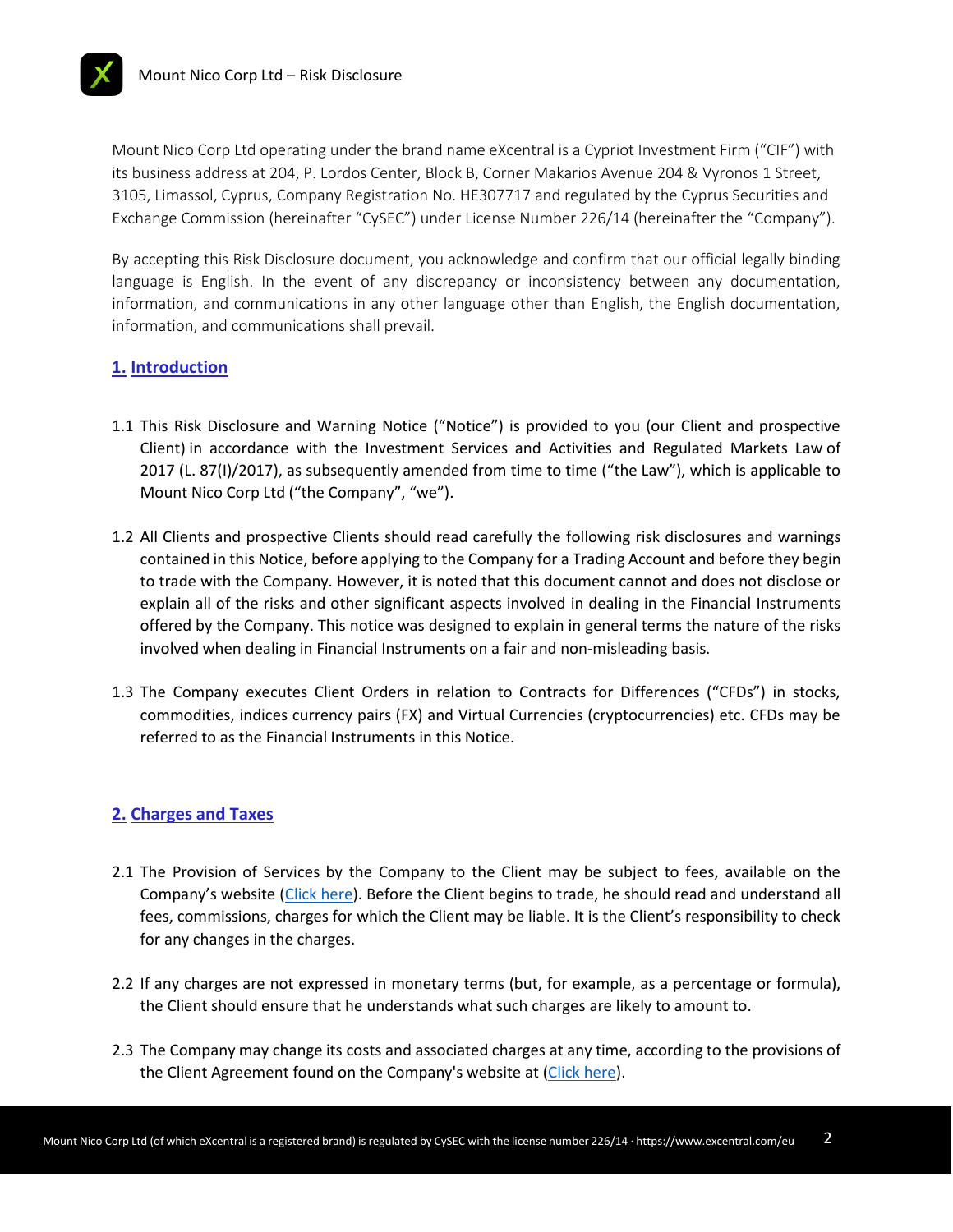- 2.4 There is a risk that the Client's trades in any financial instruments may be or become subject to tax and/or any other duty for example because of changes in legislation or his personal circumstances. The Company does not warrant that no tax and/or any other stamp duty will be payable. The Company does not offer tax advice and recommends that the Client seek advice from a competent tax professional if the Client has any questions.
- 2.5 The Client is responsible for any taxes and/or any other duty which may accrue in respect of his trades.
- 2.6 It is noted that taxes are subject to change without notice.
- 2.7 If required by applicable Law, the Company shall deduct at source from any payments due to the Client such amounts as are required by the tax authorities to be deducted in accordance with applicable Law.
- 2.8 It is possible that other costs, including taxes, relating to Transactions carried out on the Trading Platform may arise for which the Client is liable and which are neither paid via us nor imposed by the Company. Although it is the Client's sole and entire responsibility to account for tax due and without derogating from this, the Client agrees that the Company may deduct tax, as may be required by the applicable law, with respect to his trading activity on the Trading Platform. The Client is aware that the Company has a right of set-off against any amounts in the Client's Trading Account with respect to such tax deductions.
- 2.9 It is noted that the Company's prices in relation to CFDs trading are set/quoted in accordance to the Company's Best Interest and Order Execution Policy which is available on the Company's website at [\(Click here](https://www.excentral.com/eu/terms-and-conditions/bestinterest-and-orderexecution-policy/)). It is noted that Company's prices may be different from prices available elsewhere. The prices displayed on the Company's Trading Platform reflects the last known available price at the moment prior to placing any Order, however, the actual execution price of the Order may differ, in accordance with the Company's Best Interest and Order Execution Policy and Client Agreement. As such, the price that the Client receives when he opens or closes a position may not directly correspond to real time market levels at the point in time at which the sale of the CFD occurs or reflect the prices of third party brokers/providers.

# **3. Third Party Risks**

3.1 It is understood that the Company will promptly place any Client money it receives into one or more segregated account(s) (denoted as 'clients' accounts') with reliable financial institutions (within or outside Cyprus or the EEA) such as a credit institution or a bank in a third country. Although the Company shall exercise due skill, care and diligence in the selection of the financial institution according to Applicable Regulations, it is understood that there are circumstances beyond the control ofthe Company and hence the Company does not accept any liability orresponsibility for any resulting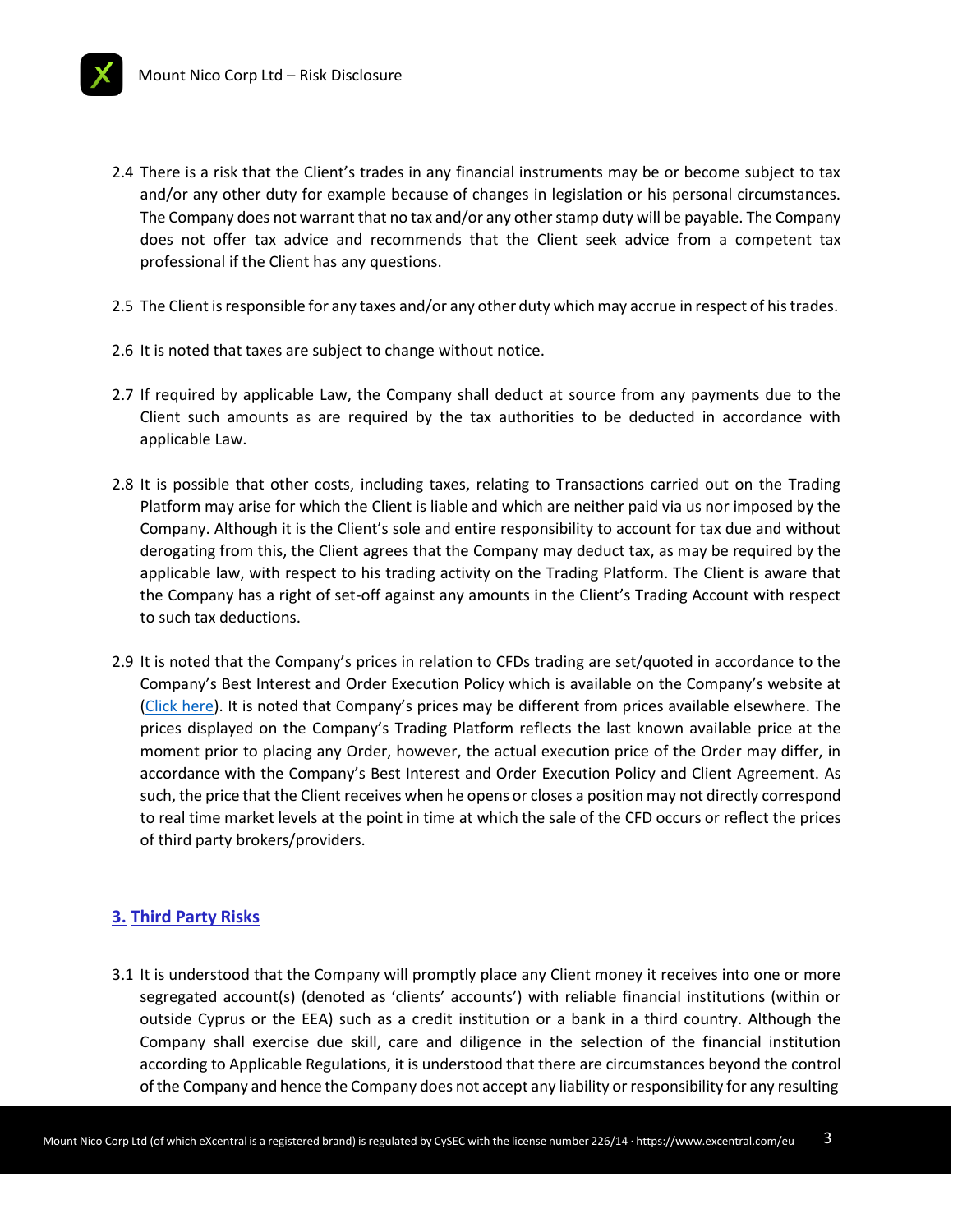

losses to the Client as a result of the insolvency or any other analogous proceedings or failure of the financial institution where Client money will be held.

- 3.2 The financial institution (of paragraph 3.1.) where Client money will be held may be within or outside Cyprus or the EEA. It is understood that the legal and regulatory regime applying to any such financial institution outside Cyprus or the EEA will be different from that of Cyprus. Hence, in the event of the insolvency or any other equivalent failure or preceding of that person, the Client's money may be treated differently from the treatment which would apply if the money was held in a Segregated Account in Cyprus.
- 3.3 The financial institution to which the Company will pass Client money (as per paragraph 3.1.) may hold it in an omnibus account. Hence, in the event of the insolvency or any other analogousproceedings in relation to that financial institution, the Company may only have an unsecured claim against the financial institution on behalf of the Client, and the Client will be exposed to the risk thatthe money received by the Company from the financial institution is insufficient to satisfy the claims of the Client.
- 3.4 It is understood that the Company does not execute Client Orders on an own account basis, i.e. as principal to principal against the Client; the Company receives and then transmits and executes Client Orders with a third party (the Liquidity Provider). This is known as straight through process and is explained in the "Summary Best Interest and Order Execution Policy" found at ([Click here\)](https://www.excentral.com/eu/terms-and-conditions/bestinterest-and-orderexecution-policy/). In the event of luck of liquidity of the Liquidity Provider after a successful Order of the Client, the Company will not be in a position to settle the transaction for the Client (i.e. pay the Client the Difference of his successful trade).

# **4. Insolvency**

4.1 The Company's insolvency or default, may lead to Client Open positions being closed out without the Client's consent and as a result the Client may suffer losses.

# **5. Investor Compensation Fund**

5.1 The Company participates in the Investor Compensation Fund for Clients of Investment Firms regulated in the Republic of Cyprus. Claims of the covered Clients against the Company may be compensated by the Investor Compensation Fund where the Company is unable, due to its financial circumstances. Compensation shall not exceed twenty thousand Euros (EUR 20.000) for each entitled Client. For more details please refer to the "Investor Compensation Fund Notice" found on the Company's Website at [\(Click](https://www.excentral.com/eu/terms-and-conditions/investor-compensation-fund/) here).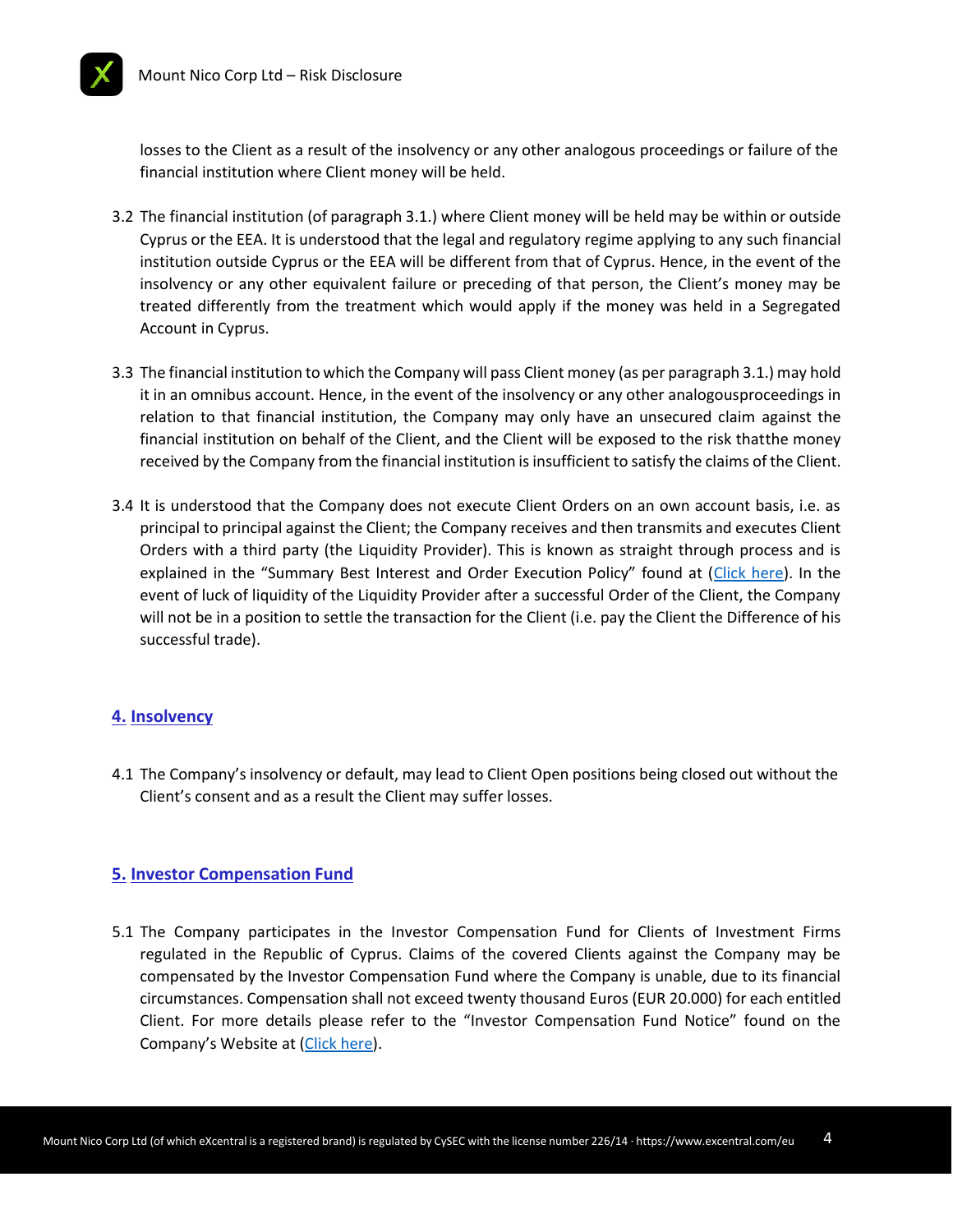## **6. Technical Risks**

- 6.1 The Client and not the Company shall be responsible for the risks of financial losses caused by failure, malfunction, interruption, disconnection or malicious actions of information, communication, electricity, electronic or other systems, which are not the result of gross negligence or willful default of the Company.
- 6.2 If the Client undertakes transactions on an electronic system, he will be exposed to risks associated with the system including the failure of hardware, software, servers, communication lines andinternet failure. The result of any such failure may be that his Order is either not executed according to his instructions or it is not executed at all. The Company does not accept any liability in the case ofsuch a failure, not owed to the Company's gross negligence or willful default. The Company strives ona best effort basis to provide the Client with a secure and smooth online experience. However, the Client acknowledges the risk that should third parties (hackers) launch a coordinated attack against Company systems that there may be a disruption of services that may result in Client losses. The Company does not accept any liability resulting from such attacks to the extent that the Company has taken all reasonable measures on a best effort basis to fend off such malicious actions.
- 6.3 The Client acknowledges that the unencrypted information transmitted by e-mail is not protected from any unauthorized access.
- 6.4 At times of excessive deal flow the Client may have some difficulties to be connected over the phone or the Company's Platform(s)/system(s), especially in fast Market (for example, when key macroeconomic indicators or news are released).
- 6.5 The Client acknowledges that the internet may be subject to events which may affect his access to the Company's Websites and/or the Company's trading Platform(s)/system(s), including but not limited to interruptions or transmission blackouts, software and hardware failure, internet disconnection, public electricity network failures or hacker attacks. The Company is not responsible for any damages or losses resulting from such events which are beyond its reasonable control or for any other losses, costs, liabilities, or expenses (including, without limitation, loss of profit) which mayresult from the Client's inability to access the Company's Website and/or Trading System or delay or failure in sending orders or Transactions, not owed to the Company's gross negligence or willful default.
- 6.6 In connection with the use of computer equipment and data and voice communication networks, the Client bears the following risks amongst other risks in which cases the Company has no liability of any resulting loss:
	- a. Power cut of the equipment on the side of the Client or the provider, or communication operator (including voice communication) that serves the Client.
	- b. Physical damage (or destruction) of the communication channels used to link the Client and provider (communication operator), provider, and the trading or information server of the Client.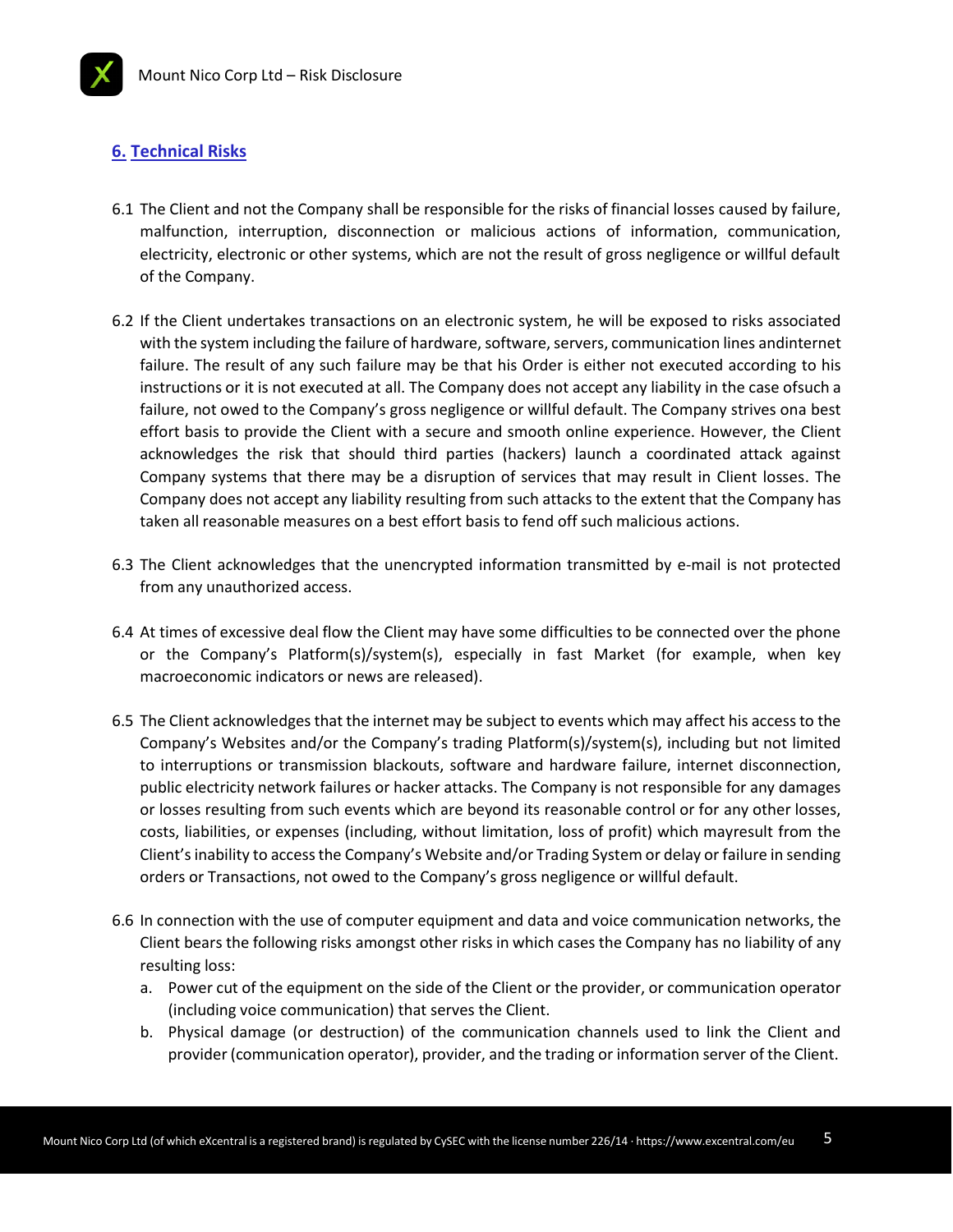

- c. Outage (unacceptably low quality) of communication via the channels used by the Client, or the channels used by the provider, or communication operator (including voice communication) that are used by the Client.
- d. Wrong or inconsistent with requirements settings of the Client Terminal.
- e. Untimely update of the Client Terminal.
- f. The use of communication channels, hardware and software, generate the risk of non-reception of a message (including text messages) by the Client from the Company.
- g. Malfunction or non-operability of the Trading Platform, which also includes the Client Terminal.
- 6.7 The Client may suffer financial losses caused by the materialization of the above risks, the Company accepts no responsibility or liability in the case of such a risk materializing and the Client shall be responsible for all related losses he may suffer, to the extent that these are not owed to the Company's gross negligence or willful default

# **7. Trading Platform**

- 7.1 The Client is warned that when trading in an electronic Trading Platform he assumes risk of financial loss which may be a consequence of amongst other things:
	- Failure of Client's devices, software and poor quality of connection.
	- The Company's or Client's hardware or software failure, malfunction or misuse.
	- Improper work of Client's equipment.
	- Wrong setting of Client's Terminal.
	- Delayed updates of Client's Terminal.
- 7.2 The Client acknowledges that only one Instruction is allowed to be in the queue at one time. Once the Client has sent an Instruction, any further Instructions sent by the Client are ignored and the "order is locked" message appears until the first Instruction is executed.
- 7.3 It is understood that the connection between the Client Terminal and the Company's Server may be disrupted at some point and some of the Quotes may not reach the Client Terminal.
- 7.4 The Client acknowledges that when the Client closes the order placing/ deleting window or the position opening/closing window, the Instruction, which has been sent to the Server, shall not be cancelled.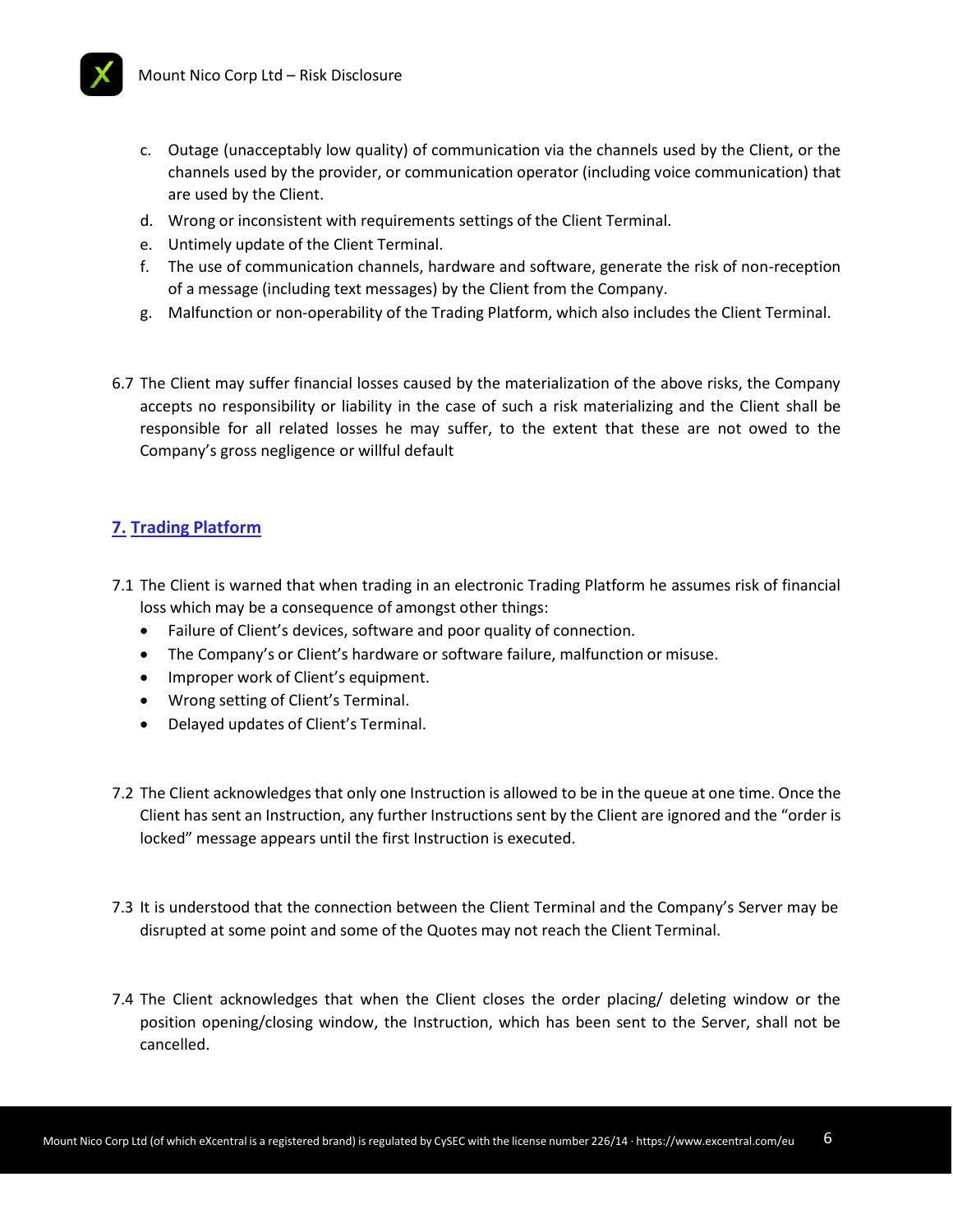

- 7.5 Orders may be executed one at a time while being in the queue. Multiple orders from the same Trading Account in the same time may not be executed.
- 7.6 The Client acknowledges that when the Client closes the Order, it shall not be cancelled.
- 7.7 In case the Client has not received the result of Force Majeure Events the execution of the previously sent Order but decides to repeat the Order, the Client shall accept the risk of making two Transactions instead of one.
- 7.8 The Client acknowledges that if a Pending Order in a CFD has already been executed but the Client sends an instruction to modify its level, the only instruction, which will be executed, is the instruction to modify Stop Loss and/or Take Profit levels on the position opened when the Pending Order triggered.

# **8. Force Majeure Events**

- 8.1 In case of a Force Majeure Event the Company may not be in a position to arrange for the execution of Client Orders or fulfil its obligations under the Client Agreement with the Client found at [\(Click](https://www.excentral.com/eu/terms-and-conditions/) here). As a result, the Client may suffer financial loss.
- 8.2 According to the Client Agreement, the Company will not be liable or have any responsibility for any type of loss or damage arising out of any failure, interruption, or delay in performing its obligations under the Client Agreement where such failure, interruption or delay is due to a Force Majeure Event.

#### **9. Communication between the Client and the Company**

- 9.1 The Client shall accept the risk of any financial losses caused by the fact that the Client has received with delay or has not received at all any notice from the Company.
- 9.2 The Client acknowledges that the unencrypted information transmitted by e-mail is not protected from any unauthorized access.
- 9.3 The Company has no responsibility if unauthorized third persons have access to information, including electronic addresses, electronic communication and personal data, access data when the above are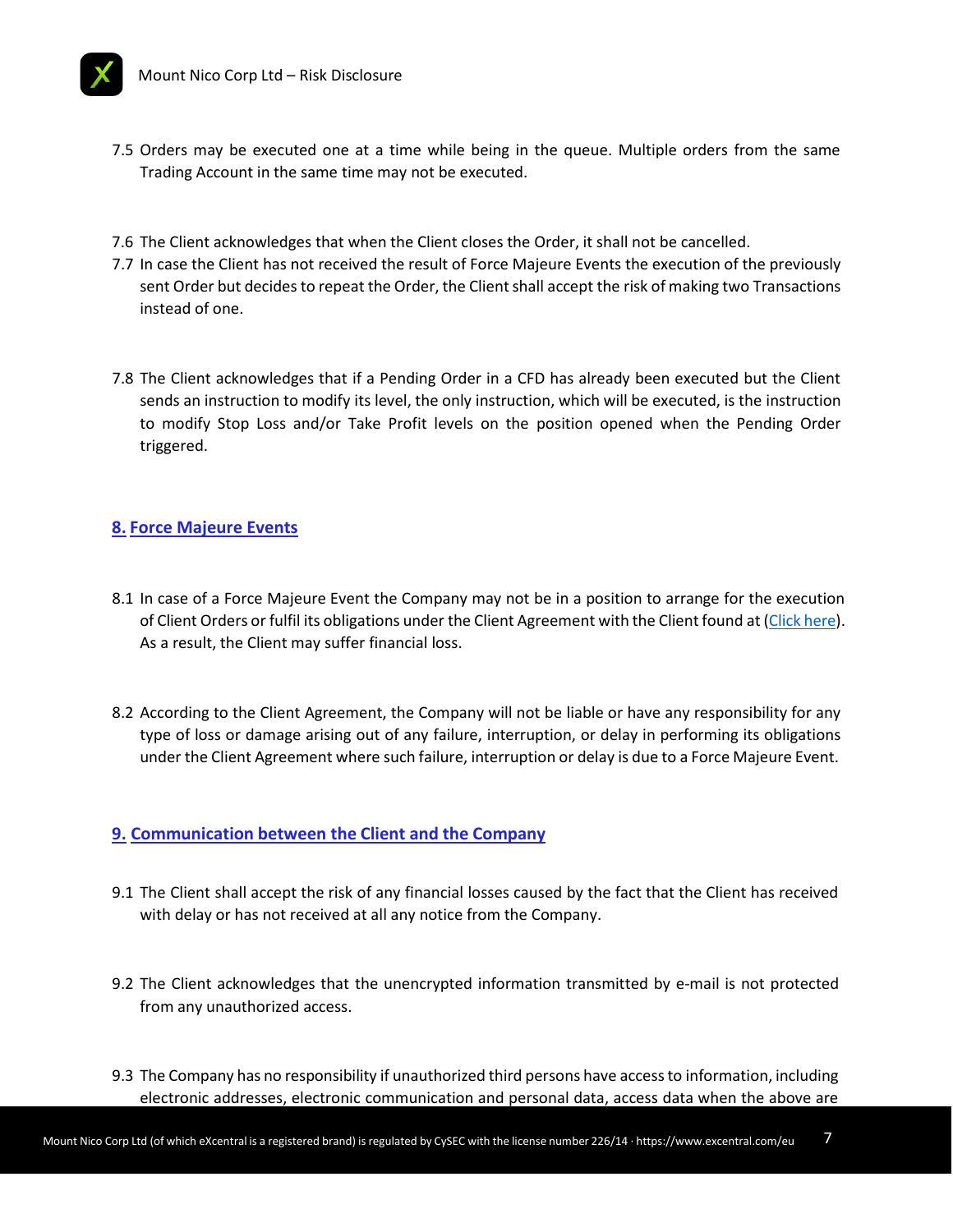



transmitted between the Company and the Client or when using the internet or other network communication facilities, telephone, or any other electronic means.

9.4 The Client is fully responsible for the risks in respect of undelivered Company Online Trading System internal mail messages sent to the Client by the Company as they are automatically deleted within 3 (three) calendar days.

# **10. Abnormal Market Conditions**

- 10.1 The Client acknowledges that under Abnormal Market Conditions the period during which the Orders are executed may be extended or it may be impossible for Orders to be executed at declared prices or may not be executed at all.
- 10.2 Abnormal Market Conditions include but not limited to times of rapid price fluctuations of the price, rises or falls in one trading session to such an extent that, under the rules of the relevant exchange, trading is suspended or restricted, or there is lack of liquidity, or this may occur at the opening of trading sessions.

# **11. Foreign Currency**

11.1 When a Financial Instrument is traded in a currency other than the currency of the Client's country of residence and/or Trading Account, any changes in the exchange rates may have a negative effect on its value, price and performance and may lead to losses for the Client.

# **12. Conflicts of Interest**

- 12.1 When the Company deals with the Client, the Company, an associate, a relevant person or some other person connected with the Company may have an interest, relationship or arrangement that is material in relation to the Transaction/Order concerned or that it conflicts with the Client's interest.
- 12.2 The following includes the major circumstances which constitute or may give rise to a conflict of interest entailing a material risk of damage to the interests of one or more Clients, as a result of providing investment services: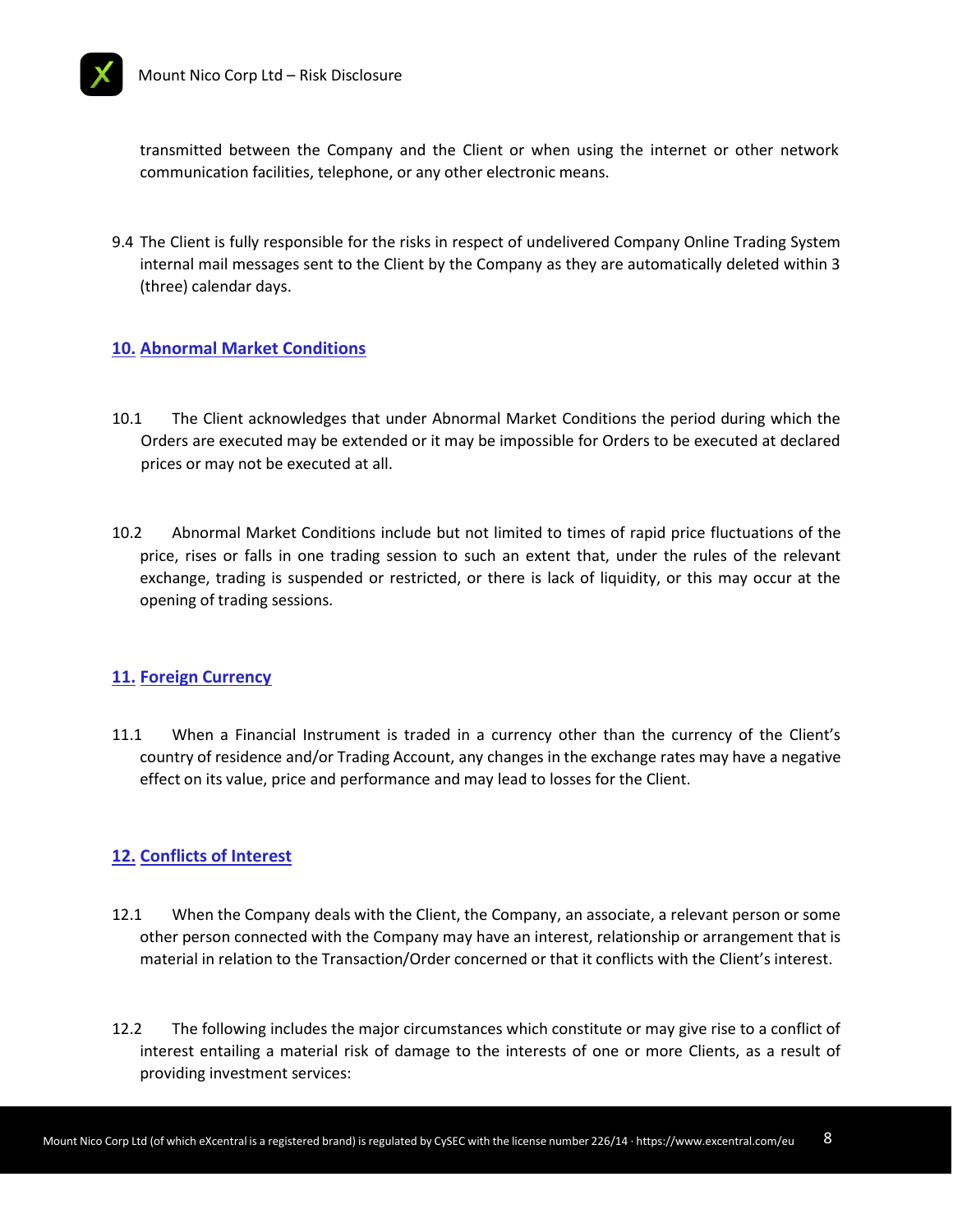

- the Company's bonus scheme may award its employees based on the trading volume etc.;
- the Company may execute Clients Orders with entities belonging to the Company's Group of Companies where the revenues of those entities are largely generated from Client's trading losses;
- the Company may receive or pay inducements to or from third parties due to the referral of new Clients or Clients' trading;
- 12.3 For more information about the conflicts of interest and the procedures and controls that the Company follows to manage the identified conflicts of interest, please refer to the Company's Summary of Conflicts of Interest Policy found on the Company's website at (Click [Here\)](https://www.excentral.com/eu/terms-and-conditions/conflicts-of-interest-policy/).

# **13. Appropriateness**

13.1 The Company requires the Client to pass through an appropriateness test during the application process and warns the Client if trading in CFDs is not appropriate for him, based on the information provided. In this context the Company has designed, implemented and maintains a scoring mechanism capable of identifying whether the product is appropriate for clients or not. The Company automatically rejects (potential) clients that obtain a very low score. For all other (potential) clients, any decision whether or not to open a Trading Account, and or whether or not they understand the risks lies with them.

# **14. Information on Risks Associated with Complex Financial Instruments (CFDs)**

#### **14.1 INTRODUCTION**

Trading CFDs can put Client's capital at risk, especially if used in a speculative manner. CFDs are categorized as high risk complex Financial Instruments and Clients may lose their entire balance. Trading CFDs is not appropriate for all retail traders.

The investment decisions made by the Clients are subject to various markets, currency, economic, political, business risks etc., and may lead to losses.

The Client acknowledges and without any reservation accepts that, notwithstanding any general information which may have been given by the Company, the value of any investment in Financial Instruments may fluctuate either upwards or downwards. The Client acknowledges and without any reservation accepts the existence of a substantial risk of incurring losses and damages as a result of buying or selling any Financial Instrument and acknowledges his willingness to take such risk.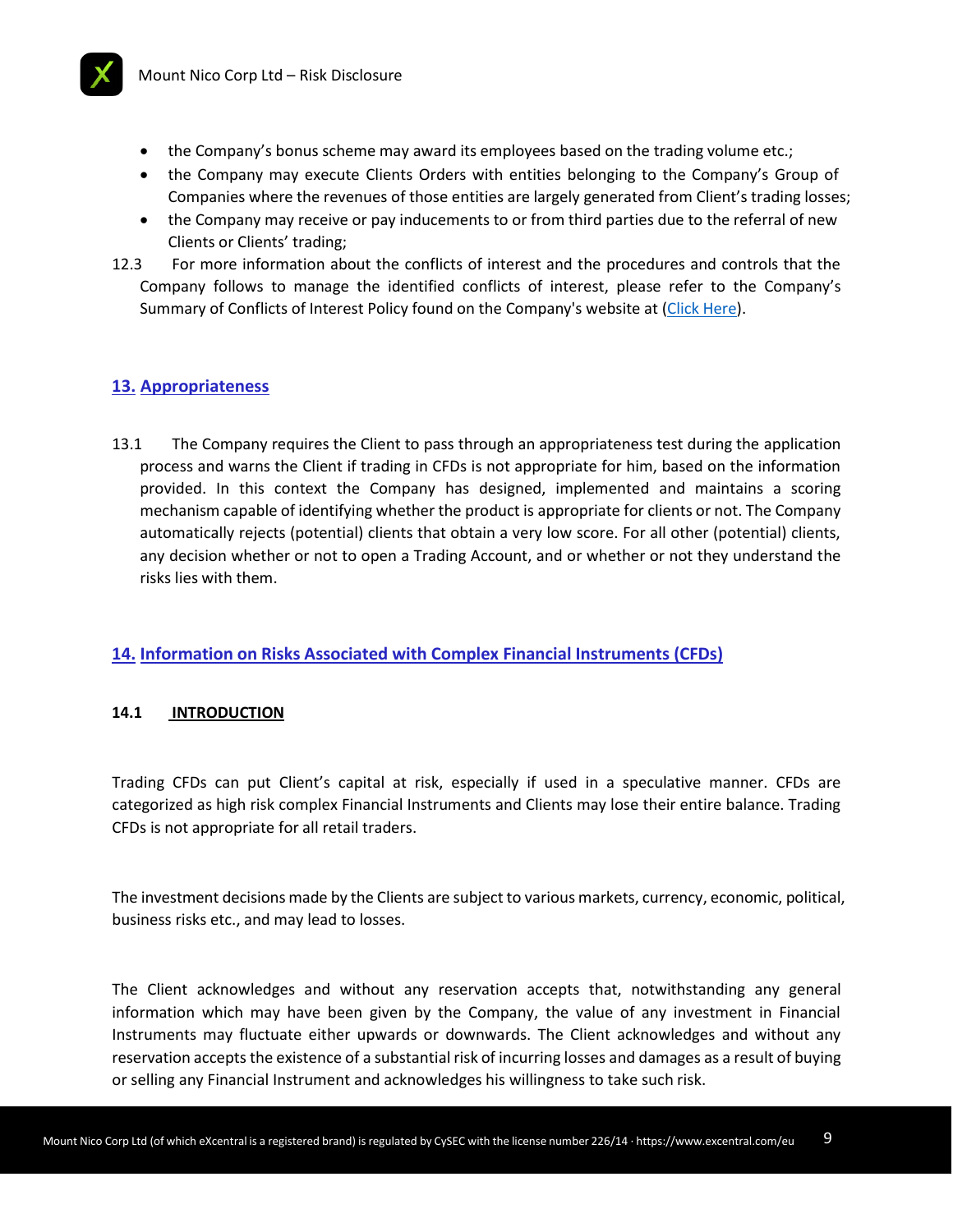

Virtual Currencies are extremely volatile meaning that their prices are liable to change rapidly and unpredictably resulting in large losses in case the price moves against the trader's position.

Set out below is an outline of the major risks and other significant aspects of CFDs trading:

- i. **Trading in CFDs is VERY SPECULATIVE AND HIGHLY RISKY** and is not suitable for all members of the general public but only for those investors who:
	- a. understand and are willing to assume the economic, legal and other risks involved.
	- b. taking into account their personal financial circumstances, financial resources, life style and obligations are financially able to assume the loss of their entire balance.
	- c. have the knowledge to understand CFDs trading and the Underlying assets and Markets.
	- d. have the necessary knowledge and expertise in CFDs trading on virtual currencies and are able to understand the specific characteristics and risks related to these products
- ii. The Company will not provide the Client with any advice relating to CFDs, the Underlying Assets and Markets or make investment recommendations including occasions where the Client shall request such advice and/or recommendation. However, the Company may provide the Client with information and tools produced by third parties on an "as is" basis (i.e. the Company does not approve, or endorse, or affect the said information and or tools), which may be indicative of trading trends or trading opportunities. The Client accepts and understands that taking any actions based on the information and/or tools provided by third parties may result in losses and or general reduction of value of the Client's assets. The Company does not accept liability for any such losses resulting from actions taken by the Client on the basis of information and or tools produced by third parties.
- iii. CFDs are derivative financial instruments deriving their value from the prices of the underlying assets/markets in which they refer to (for example currency, equity indices, stocks, metals, indices futures, Crypto Currency, forwards etc.). It is important therefore that the Client understands the risks associated with trading in the relevant underlying asset/ market because fluctuations in the price of the underlying asset/ market will affect the profitability of his trade. For more information regarding the Company's pricing policy, please refer to the Company's Best Interest and Order Execution Policy found at [\(Click](https://www.excentral.com/eu/terms-and-conditions/bestinterest-and-orderexecution-policy/) here).
- iv. Information of the previous performance of CFDs, the Underlying Assets and Markets does not guarantee its current and/or future performance. The use of historical data does not constitute a binding or safe forecast as to the corresponding future performance of the CFDs to which the said information refers.

#### **v. Volatility:**

Some Financial Instruments trade within wide intraday ranges with volatile price movements. Therefore, the Client must carefully consider that there is a high risk of losses. The price of a Financial Instrument is derived from the price of the Underlying Asset in which the Financial Instruments refers to. Financial Instruments and related Underlying Markets can be highly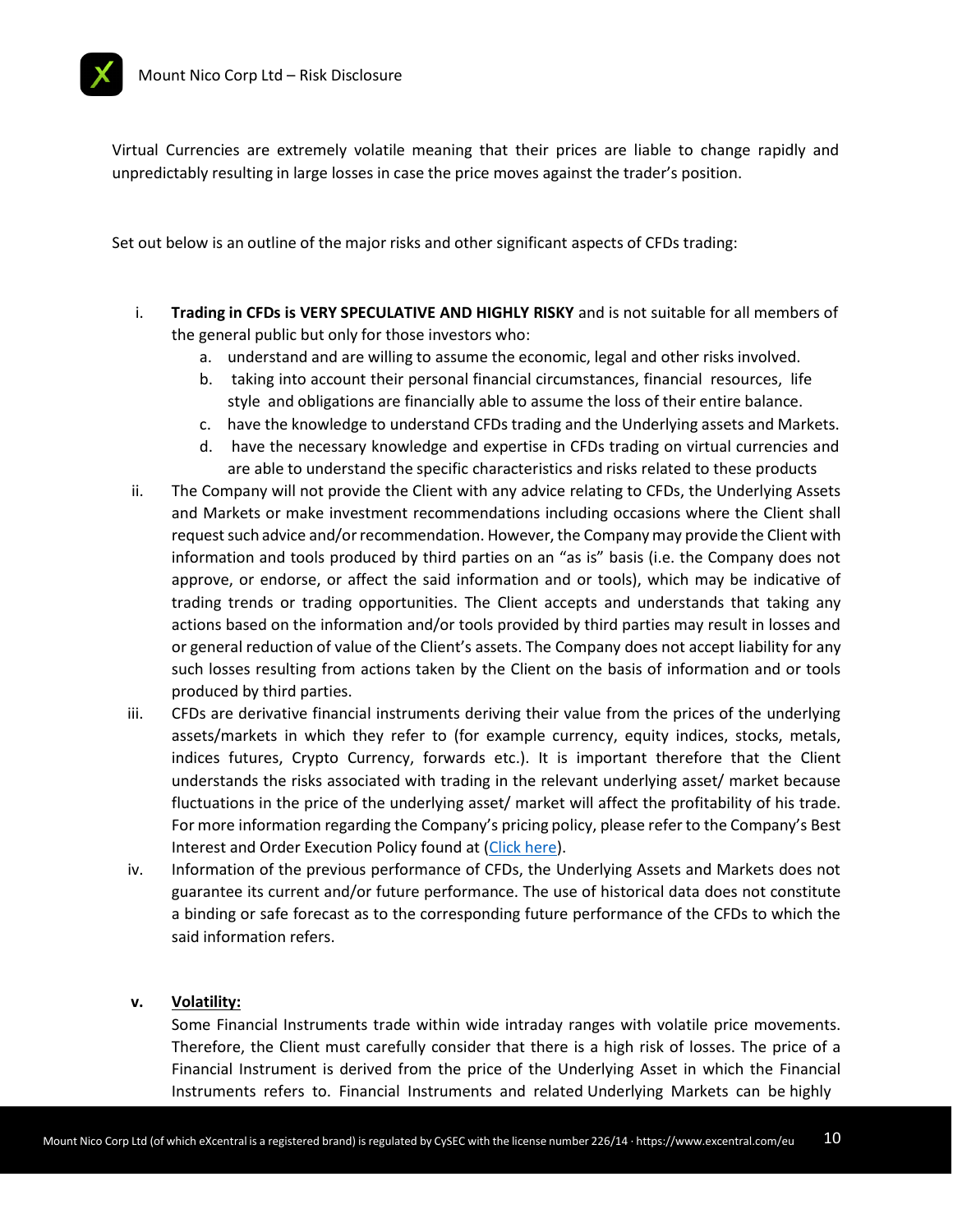

volatile. The prices of Financial Instruments and the Underlying Asset may fluctuate rapidly and over wide ranges and may reflect unforeseeable events or changes in conditions, none of which can be controlled by the Client or the Company. Under certain market conditions it may be impossible for a Client Order to be executed at declared prices leading to losses. The prices of Financial Instruments and the Underlying Assets will be influenced by, amongst other things, changing supply and demand relationships, governmental, agricultural, commercial and trade programs and policies, national and international political and economic events and the prevailing psychological characteristics of the relevant market place.

#### vi. **Liquidity**:

Liquidity risk refers to the capacity to readily monetize assets without suffering a significant discount in their prices. The Client accepts and acknowledges that the Underlying Instruments on some Derivative Products offered by the Company may be inherently illiquid or sometimes face persistent liquidity strains due to adverse market conditions. Illiquid Underlying Assets may exhibit high levels of volatility in their prices and consequently a higher degree of risk, this typically leads to larger gaps in SELL and BUY prices for an Underlying Instrument than would otherwise prevail under liquid market conditions. These large gaps may be reflected on the prices of the Derivative Product the Company offers.

#### **vii. Off-exchange transactions in Derivative Financial Instruments:**

CFDs offered by the Company are off-exchange transactions (i.e. over-the-counter). The trading conditions are set by us (in line with the trading conditions received by our Liquidity Provider(s)), subject to any obligations we have to provide best execution, to act reasonably and in accordance with our Client Agreement and with our Best Interest and Order Execution Policy. Each CFD that the Client opens through our Trading Platform results in the entering of an Order with the Company; such Orders can only be closed with the Company and are not transferable to any other person.

While some off-exchange markets are highly liquid, transactions in off-exchange or nontransferable derivatives may involve greater risk than investing in on-exchange derivatives because there is no exchange market on which to close out an Open Position. It may be impossible to liquidate an existing position, to assess the value of the position arising from an offexchange transaction or to assess the exposure to risk. Prices need not be quoted, and, even where they are, they will be established by dealers in these instruments and consequently it may be difficult to establish what a fair price is.

The Company is using an Online Trading System for transactions in CFDs which does not fall into the definition of a recognized exchange or Multilateral Trading Facility and so do not have the same protection.

#### **viii. No Clearing House protection:**

The Transactions in the Financial Instruments offered by the Company are not currently subject to exchange or clearing house requirements/obligations.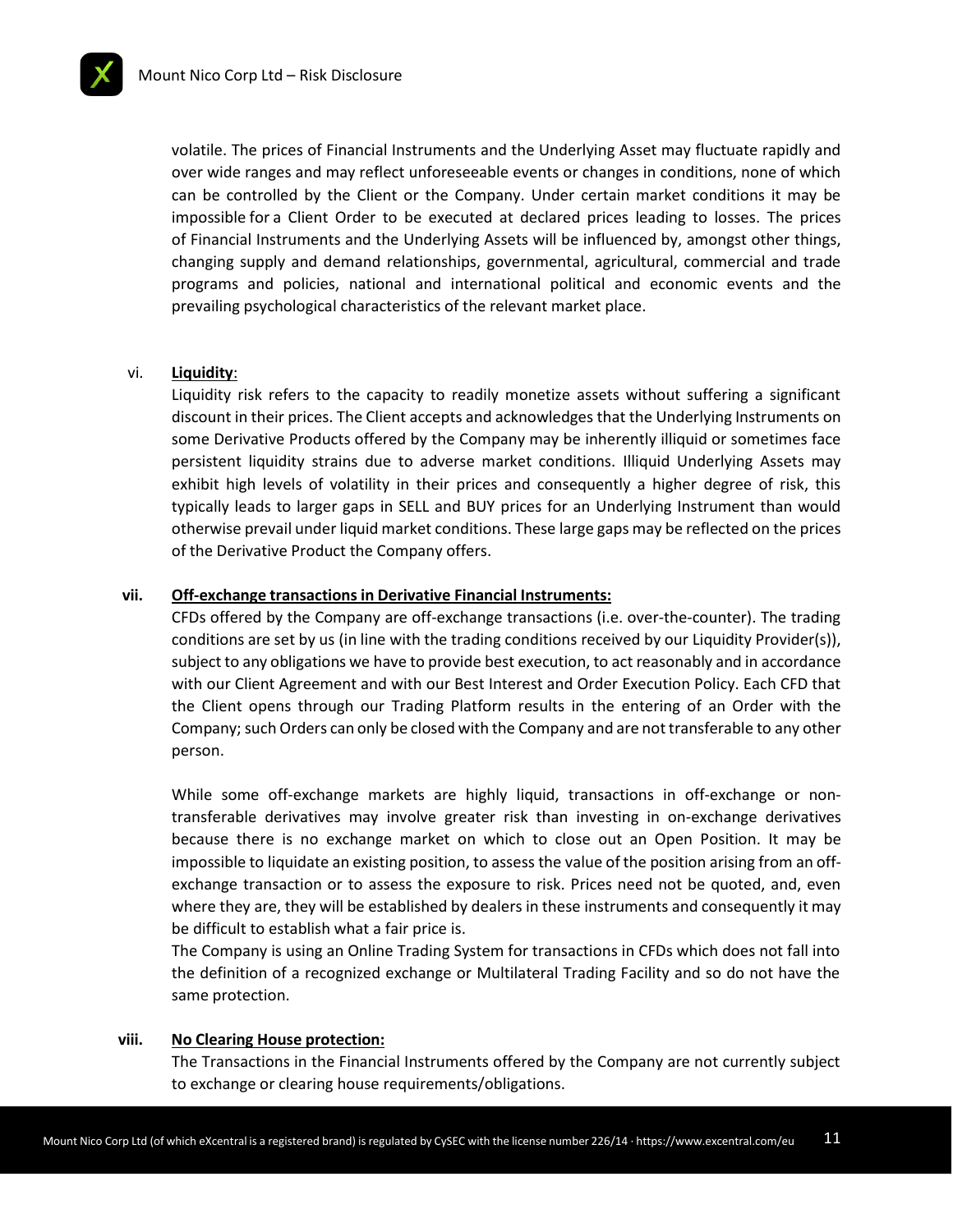#### **ix. No Delivery:**

It is understood that the Client has no rights or obligations in respect to the Underlying Assets/Instruments relating to the CFDs he is trading. There is no delivery of the Underlying Asset.

#### **x. Suspensions of Trading:**

Under certain trading conditions it may be difficult or impossible to liquidate a position. This may occur, for example, at times of rapid price movement if the price rises or falls in one trading session to such an extent that under the rules of the relevant exchange trading is suspended or restricted. Placing a Stop Loss will not necessarily limit the Client'slossesto the intended amounts, because market conditions may make it impossible to execute such an Order at the stipulated price. In addition, under certain market conditions the execution of a Stop Loss Order may be worse than its stipulated price and the realized losses can be larger than expected.

#### **xi. Slippage:**

Slippage is the difference between the expected price of a Transaction in a CFD, and the price the Transaction is actually executed at. Slippage often occurs during periods of higher volatility (for example due to news events) making an Order at a specific price impossible to execute and also when large Orders are executed when there may not be enough interest at the desired price level to maintain the expected price of trade.

#### **14.2. Information on Risks Specifically Associated with CFDs:**

i. CFDs available for trading with the Company are non-deliverable/transactions giving an opportunity to make profit on changes in the Underlying Asset (stocks, currencies, commodities, precious metals and any other asset according to the Company's discretion from time to time). If the Underlying Asset movement is in the Client's favor, the Client may achieve a good profit, but an equally small adverse market movement can not only quickly result in the loss of the Clients' entire balance. So, the Client must not enter into CFDs unless he is willing to undertake the risks of losing entirely all of the balance of his trading account(s).

Investing in CFDs carries risks and the Client should be aware of these risks. Transactions in CFDs may also have a contingent liability and the Client should be aware of the implications of this as set in point iv below.

#### **ii. Leverage and Gearing:**

In order to place a CFD Order, the Client is required to maintain a margin. Margin is usually a relatively modest proportion of the overall contract value. This means that the Client will be trading using "leverage" or "gearing". This means a relatively small market movement can lead to a proportionately much larger movement in the value of the Client's position, and this can work either against the Client or for the Client. For instance, a small price movement in the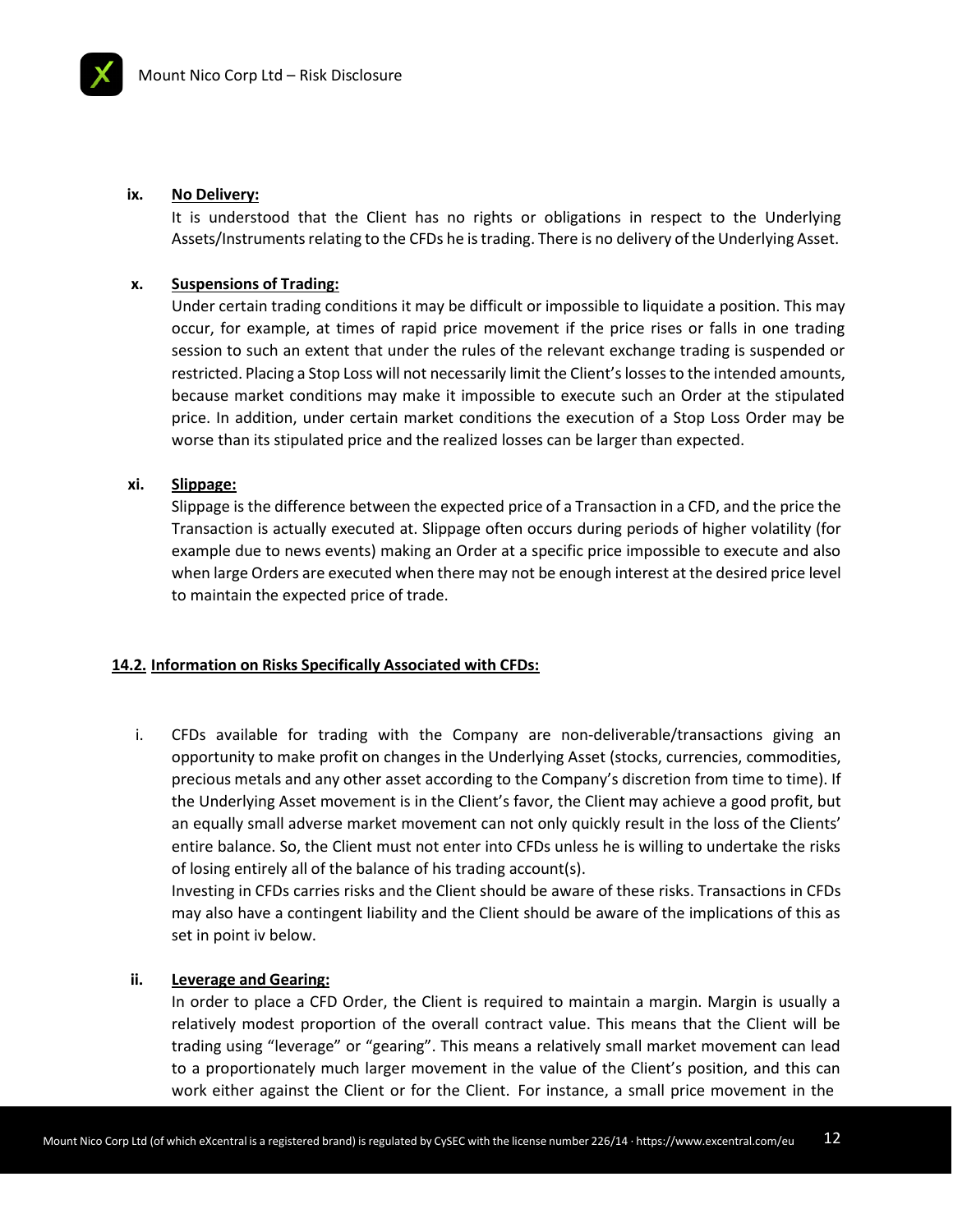

Client's favour can provide a high return on the deposit, however a small price movement against the Client may results in significant losses. Clients are afforded with negative balance protection thus losses will never exceed the balance of your trading account. If the losses are higher than the amount deposited your account is reset to zero.

It is important that you monitor your positions closely because the effect of leverage and gearing speed the occurrence of profits or losses. For example, if the client is using 30 times leverage, a movement of 1% will result in a gain or loss of 30%.

The Company offers its retails clients fixed leverage ratios which vary from 1:2 to 1:30 according to the volatility of the underlying financial instrument. For more information on leverage levels please refer to the Company's website.

#### **iii. Margin:**

In order to place a CFD Order, the Client is required to maintain a margin. Margin is usually a relatively modest proportion of the overall contract value. The Company enforces a margin close out rule on a per account basis is set at 50% (20 for Professional Clients), which means that if the Stop Out Level on the account falls below 50%, one or more open positions will be closed. It is the Client's responsibility to monitor the required margin of your open positions. In order to avoid a stop-out you may have to fund your account.

The Company may change its Margin requirements, according to the provisions of the Client Agreement found on the Company's website at [\(Click here\)](https://www.excentral.com/eu/terms-and-conditions/). For more information regarding the maintenance margin levels and Stop Out levels please visit our website.

#### **iv. Unable to Close Open Positions:**

Due to extreme volatility and where there is low liquidity in a financial instrument, or other circumstance, it may be impossible for the Company to close a Client's position at the price specified by the Client. The Client agrees that the Company bears no liability for a failure to close open positions.

#### **v. Risk-reducing Orders or Strategies:**

The Company makes available certain Orders (e.g. "stop-loss" orders, where permitted under local law, or "stop-limit" Orders), which are intended to limit losses to certain amounts. Such Orders may not be adequate given that markets conditions make it impossible to execute such Orders, e.g. due to illiquidity in the market. We aim to deal with such Orders fairly and promptly but the time taken to fill the Order and level at which the Order is filled depends upon the underlying market. In fast- moving markets a price for the level of your Order might not be available, or the market might move quickly and significantly away from the stop level before we fill it.

Strategies using combinations of positions, such as "spread" and "straddle"' positions may be as risky as taking simple "long" or "short" positions. Therefore, Stop Limit and Stop Loss Orders cannot guarantee the limit of loss.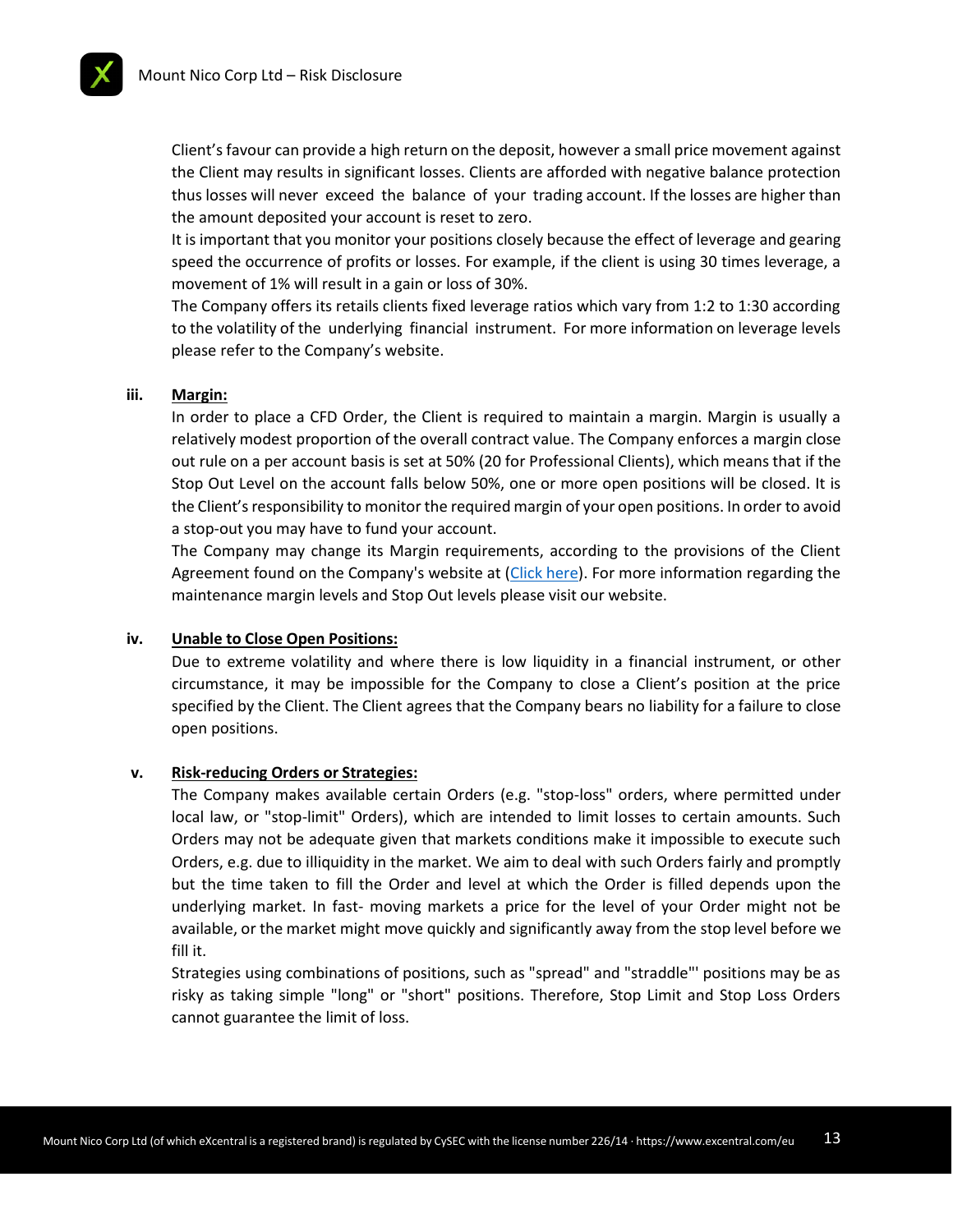#### **vi. Swap Values:**

If a Client holds any positions overnight then an applicable swap charge will apply. The swap values are clearly stated on the Company's website at ([Click here\)](https://www.excentral.com/eu/) and accepted by the Client during the account registration process as they are described in the Company's Agreement. The swap rate is mainly dependent on the level of interest rates as well as the Company's fee for having an open position overnight. The Company has the discretion to change the level of the swap rate on each CFD at any given time and the Client acknowledges that he will be informed by the Company's websites. The Client further acknowledges that he is responsible for reviewing the CFDs specifications located on the Company's websites for being updated on the level of swap value prior to placing any order with the Company.

#### **vii. Past performance:**

Past performance is not an indication of future performance. The value of investments can go down as well as up.

#### **14.3. Information on Risks Specifically Associated with Cryptocurrency CFDs:**

You should acknowledge that Cryptocurrencies are a type of decentralized digital currency or asset, which is not issued by any Central Bank or any other issuer, in which encryption techniques are used to facilitate the generation of units of the currency or asset and verify transfer of units. These products are not appropriate for all investors and for this reason you should not trade in such products, unless you have the necessary relevant knowledge and experience and you fully understand the specific characteristics and risks related to them.

Cryptocurrencies are complex and of high risk, and as such they imply a high risk of losing all of your invested capital. Cryptocurrencies are traded on non-regulated decentralized exchanges. The values of virtual currencies can widely fluctuate (i.e. they are highly volatile), and may result in significant losses over a short period of time. This is due to the fact that the price formation and price movements of virtual currencies depend solely on the internal rules of the particular digital exchange, which may be subject to change at any point in time and without prior notice. This leads to a very high intra-day volatility in the prices of virtual currencies, which may be substantially higher compared to other financial instruments offered by the Company.

The market and pricing data on virtual currencies is derived from digital decentralized exchanges that virtual currencies are traded on. Due to the fact that the price formation rules on virtual currencies, provided by such exchanges, are notsubject to any regulatory supervision, they may be subject to changes in the relevant digital exchange's discretion at any time. Likewise, such digital exchanges may introduce trading suspensions or take other actions that may result in the suspension or cessation of trading on such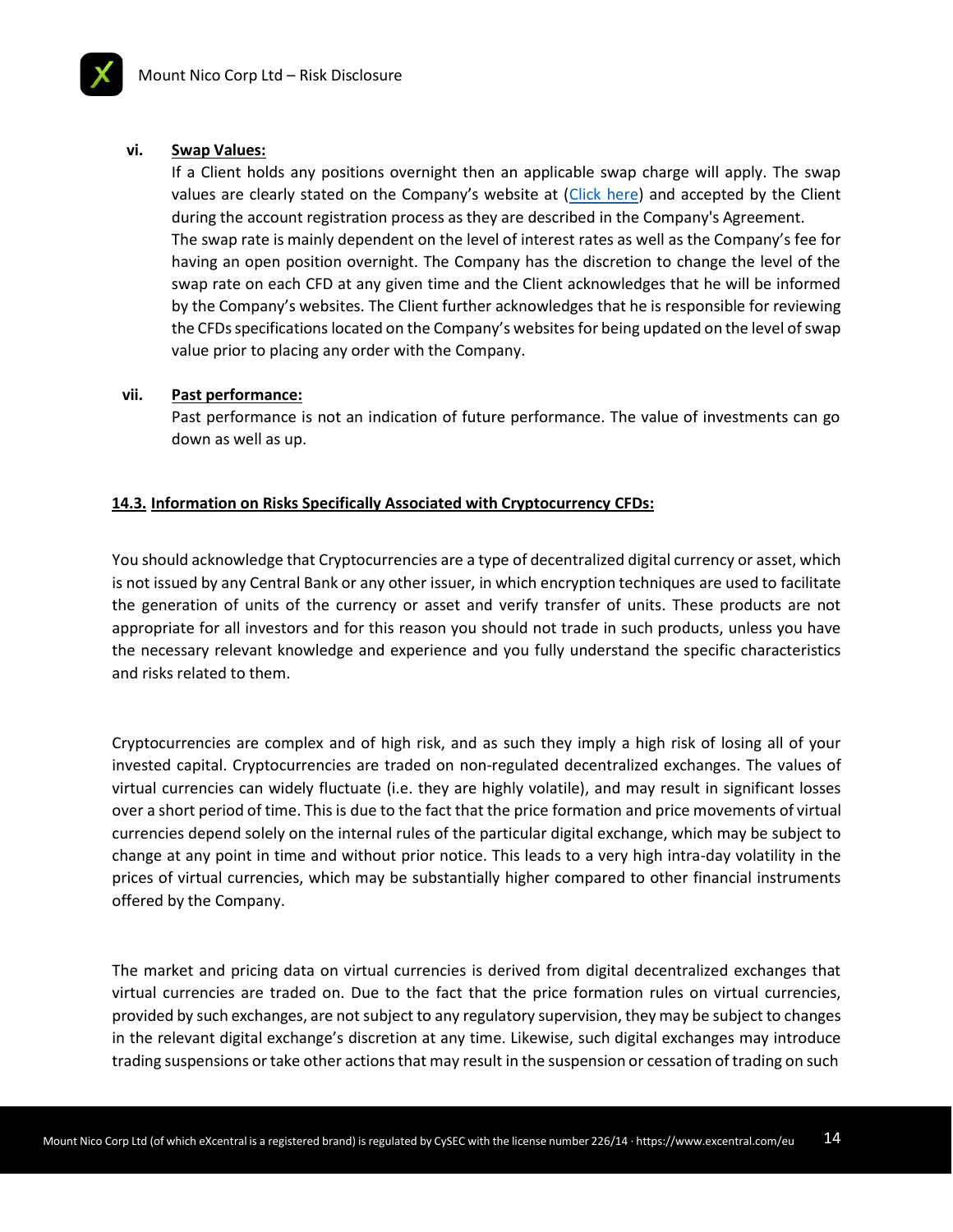

exchanges or the price and market data feed becoming unavailable to us. The above factors could result in material adverse effect on your open positions, including the loss of all of your invested capital. Where a temporary or permanent disruption to or cessation of trading occurs on any digital exchange from which we derive our price feeds for the relevant virtual currency, your position in such virtual currency will be priced at the last available price, and you may be unable to close or liquidate your position or withdraw any funds related to such position until the trading on the relevant digital exchange resumes(if at all). You accept that where trading resumes again at either the relevant initial digital exchange or on any successor exchange thereof, there may be significant price differential (price gapping) which may impact the value of your CFD positions in the relevant virtual currency and result in significant profit or losses. Where trading does not resume, all of your invested capital could potentially be lost.

You hereby acknowledge and accept that you have been informed by the Company of and understand this particular risk into account when taking investment decisions in respect of trading in CFDs on virtual currencies.

# **15. Advice and Recommendations**

- 15.1 The Company will not advise the Client about the merits of a particular Transaction or give him any form of investment advice and the Client acknowledges that the Services do not include the provision of investment advice in CFDs or the Underlying Assets and Markets. The Client alone will enter into Transactions and take relevant decisions based on his own judgement. In asking the Company to enter into any Transaction, the Client represents that he has been solely responsible for making his own independent appraisal and investigation into the risks of the Transaction. He represents that he has sufficient knowledge, market sophistication, professional advice and experience to make his own evaluation of the merits and risks of any Transaction. The Company gives no warranty as to the suitability of the products traded under this Agreement and assumes no fiduciary duty in its relations with the Client.
- 15.2 The Company will not be under any duty to provide the Client with any legal, tax or other advice relating to any Transaction. The Client should seek independent expert advice if he is in any doubt as to whether he may incur any tax liabilities. The Client is hereby warned that tax laws are subject to change from time to time.
- 15.3 The Company may, from time to time and at its discretion, provide the Client (or in newsletters which it may post on its Website or provide to subscribers via its Website or the Trading Platform or otherwise) with information, news, market commentary or other information but not as a service. Where it does so: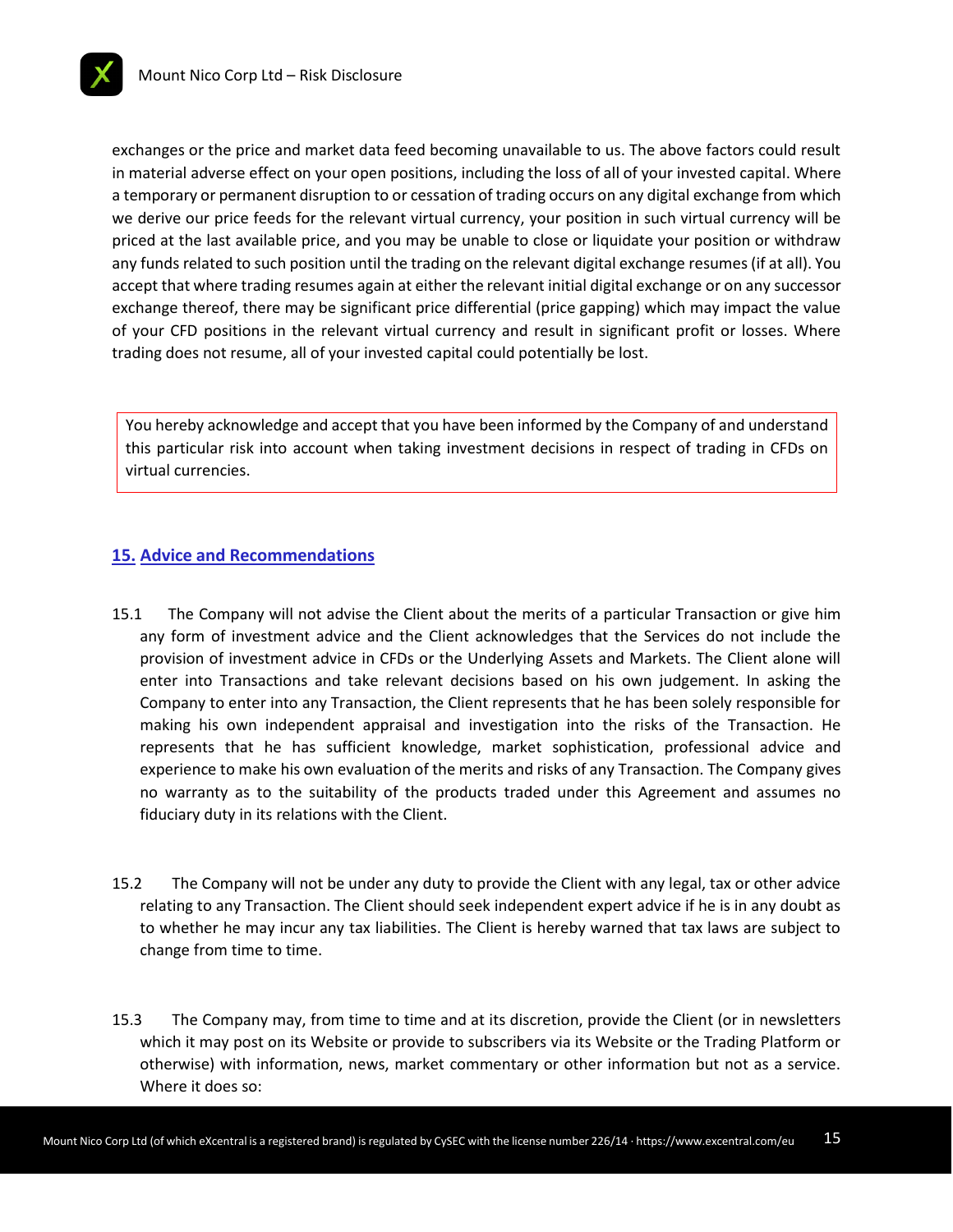

- a. the Company will not be responsible for such information;
- b. the Company gives no representation, warranty or guarantee as to the accuracy, correctness or completeness of such information or as to the tax or legal consequences of any related Transaction;
- c. this information is provided solely to enable the Client to make his own investment decisions and does not amount to investment advice or unsolicited financial promotions to the Client;
- d. if the document contains a restriction on the person or category of persons for whom that document is intended or to whom it is distributed, the Client agrees that he will not pass it on to any such person or category of persons;
- e. the Client accepts that prior to dispatch, the Company may have acted upon it itself to make use of the information on which it is based. The Company does not make representations as to the time of receipt by the Client and cannot guarantee that he will receive such information at the same time as other clients;
- 15.4 It is understood that market commentary, news, or other information provided ormade available by the Company are subject to change and may be withdrawn at any time without notice.

# **16. No Guarantees of Profit**

16.1 The Company provides no guarantees of profit nor of avoiding losses when trading in Financial Instruments. The Company cannot guarantee the future performance of the Client's Τrading Αccount, promise any specific level of performance or promise that Client's investment decisions, strategies, will be successful/profitable. Customer has received no such guarantees from the Company or from any of its representatives. Customer is aware of the risks inherent in trading in Financial Instruments and is financially able to bear such risks and withstand any losses incurred. The Client acknowledges and accepts that there may be other additional risks apart from those mentioned above.

# **17. Additional Information**

17.1 For further information, please refer to the 'Guide to Investing' issued by the European Securities and Markets Authority ('ESMA') [here,](https://www.esma.europa.eu/sites/default/files/library/2015/11/2012-682.pdf) the 'Investor Warning on Contracts for difference (CFDs)' issued jointly by ESMA and the European Banking Authority ('EBA') [here](https://www.esma.europa.eu/sites/default/files/library/2015/11/2013-267.pdf) and the 'Investor Warning on the risks of investing in Complex products' issued by ESMA, [here.](https://www.esma.europa.eu/sites/default/files/library/2015/11/investor_warning_-_complex_products_20140207_-_en_0.pdf)